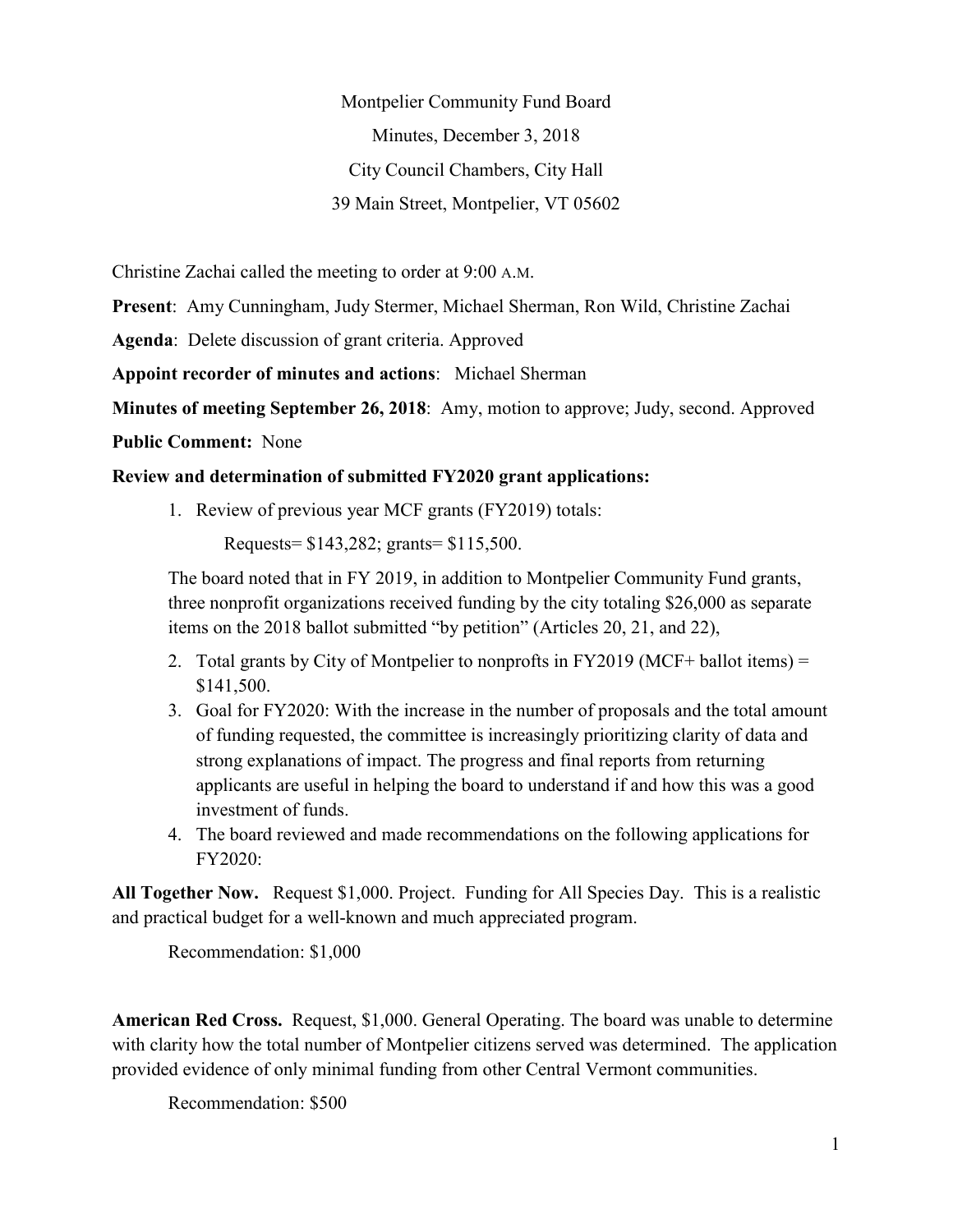**Another Way**. Request: \$5,000. Project. Good application from organization that provides important services. Focused on capital improvement.

Recommendation: \$5,000

**Capital City Band**. Request: \$1,000. General Operating. There was inconsistency in the application about amount requested. The board noted that the organization is now doing some fundraising.

Recommendation: \$500

**Capital City Concerts**: Request: \$3,000. General Operating. The board noted that the organization is doing some more outreach to schools and attempting to reach new audiences. While the board acknowledged CCC's good track record, it concluded that they did not present a compelling case for the need for increased funding.

Recommendation: \$2,000

**Capstone Community Action**. Request: \$2,000. General Operating. The board continues to be impressed by the breadth and depth of Capstone's services and the large number of Montpelier residents served.

Recommendation: \$2,000

**Center for Arts and Learning**. Request: \$5,000. Program. This application did not make a good case for increased funding. It was not clear how new programming described in the application will coordinate with programs and activities of tenant institutions. There was no explanation of how the applicant arrived at its number for "low income" people served. The application was unclear about how grant funds would be used.

Recommendation: \$1,000

**Central Vermont Adult Basic Education**. Request: \$6,000. Program. The board noted that the population served has increased. However, the board would like to see more and clearer reporting on outcomes of services as justification for increased funding.

Recommendation: \$5,000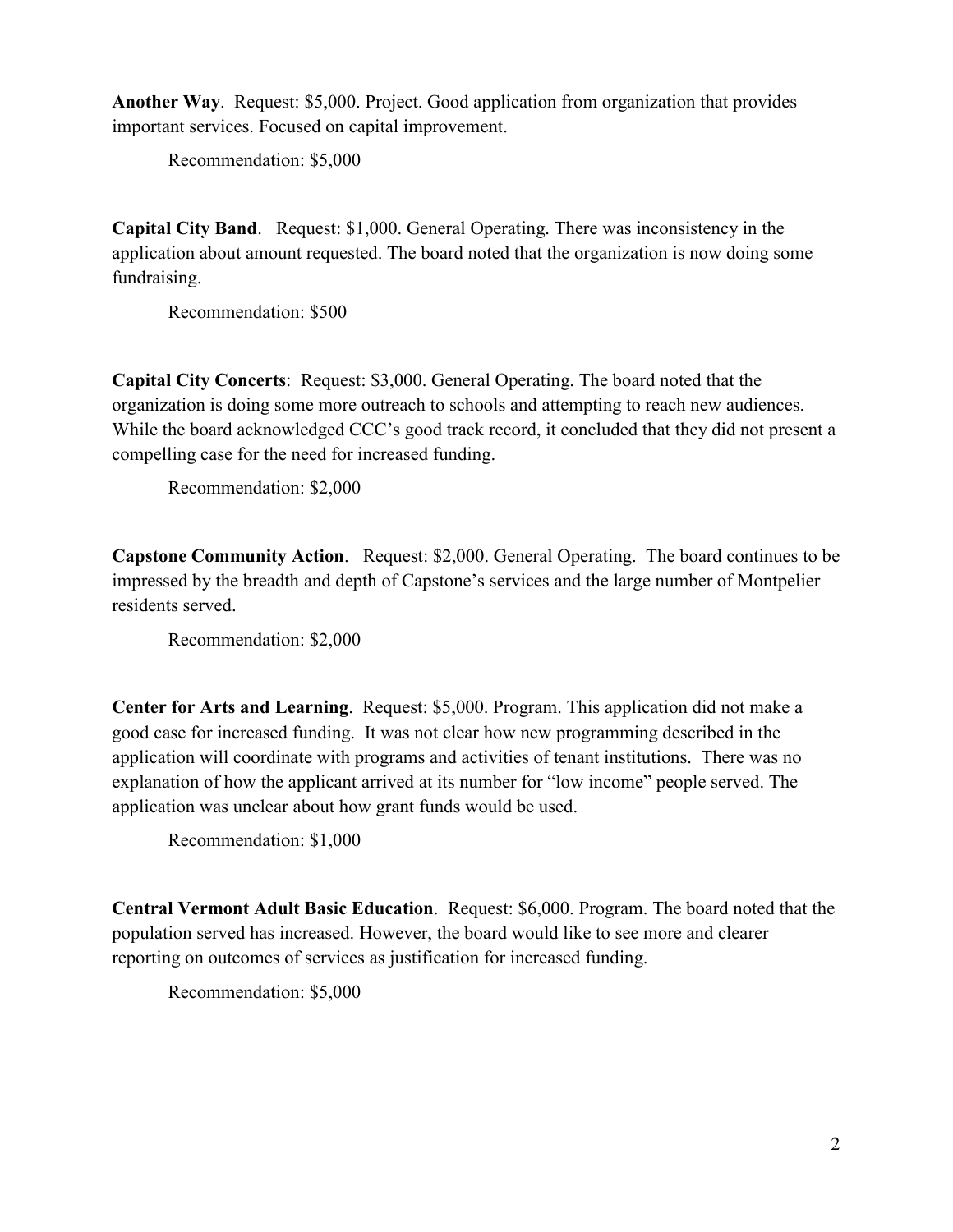**Central Vermont Council on Aging**. Request: \$7,000. General Operating. Reporting of progress in the use of FY2019 grant is inadequate considering size of organization and the size of the current grant.

Recommendation: \$5,000

**Central Vermont Home Health and Hospice**. Request: \$20,000. Program. The board noted that service revenue is a significant portion of operating budget. The application shows a significant unbudgeted surplus for FY2018, far more than anticipated. Board members respect the service provided to the community, and noted that this level of funding is consistent with the MCF's last grant to this organization and is one of the largest grants for FY2020, as has been the case since 2014. The MCF Board's grant recommendation reflects the board efforts to create a greater degree of parity among the large pool of applicants.

Recommendation: \$13,500

**Circle**. Request: \$3,000. General Operating. The board noted its concerns that the final report for FY2018 is sparse; that the applicant submitted no progress report on FY19 funding, as requested on the application form; that it is difficult to understand budget/actuals for FY17/18; and that there was no budget submitted for FY20, as required. The board also appreciates the critical nature of the organization's services

Recommendation: \$2,500

**Community Connections**. Request: \$5,000. General Operating. The board acknowledged the organization's important service provided to the community and that it is working hard to improve its program. The board discussed whether a grant to Community Connections would be going to a not-for-profit entity and was able to determine that CC was formerly associated with Friends of Washington Central Supervisory Union, then, three years ago, became part of Washington Central Supervisory Union. A supervisory union is a tax-exempt entity, just like a nonprofit. The City has been making MCF grants to CC via Washington Central Supervisory Union for two years with no objections.

Recommendation: \$5,000

**Community Harvest of Central Vermont**. Request: \$5,000. General Operating.

Recommendation: \$5,000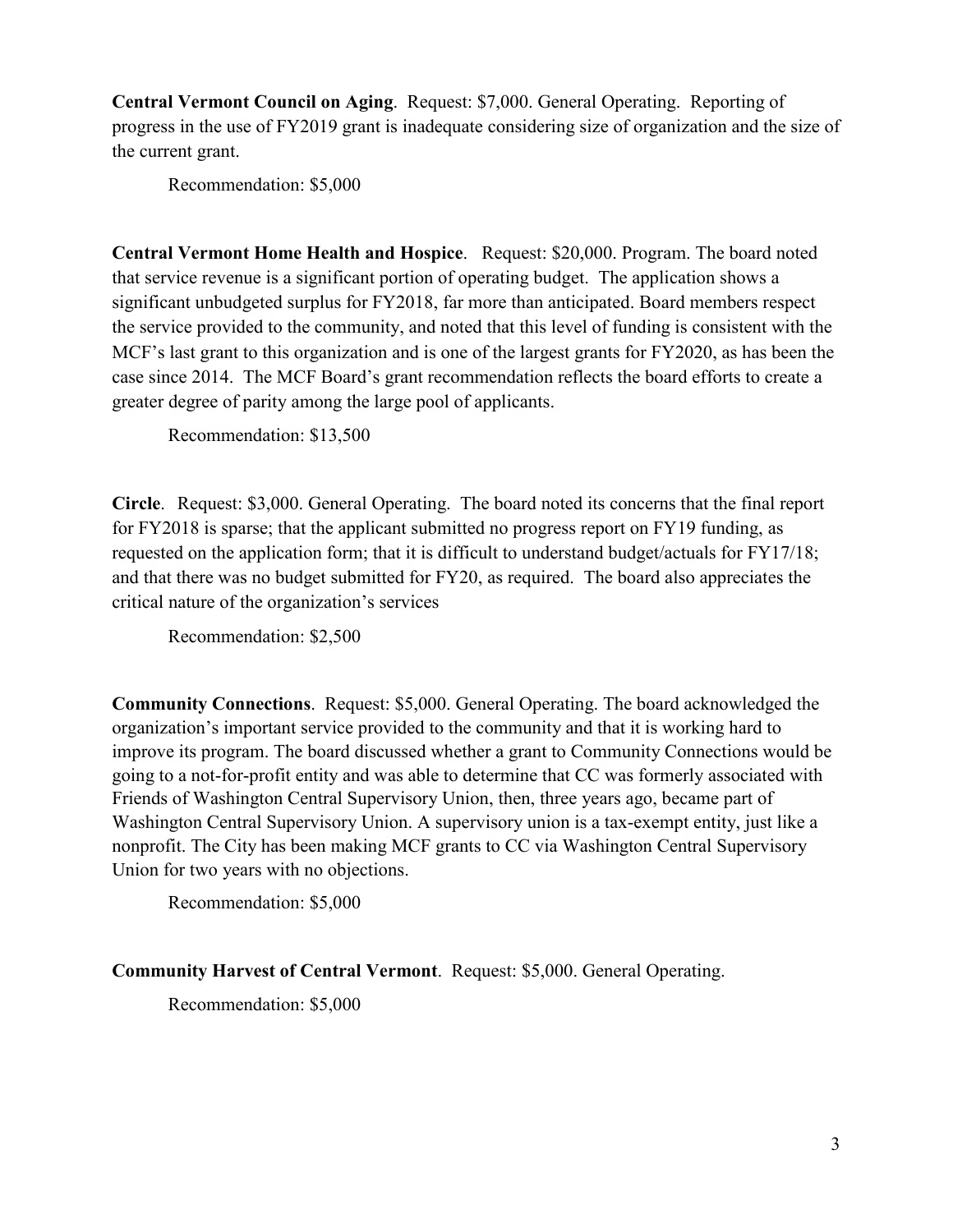**Downstreet Housing & Community Development**. Request: \$5,000. General Operating.

Recommendation: \$5,000

**Family Center of Washington County**. Request: \$3,500. General Operating. The applicant submitted a brief and insufficiently informative final reports and progress report. No budget was submitted with the application. The board concluded that it needed better data reporting for the number of Montpelier residents served.

Recommendation: \$3,250

**Friends of the Winooski River**. Request: \$750. General Operating.

Recommendation: \$750

**Girls Boyz First Mentoring/Washington Central Friends of Education**. Request: \$2,000. General Operating. Board members agreed that the final report for FY2018 and progress report for FY2019 should be more substantial and clearer, e.g., number of matches, more data and anecdotal information about outcomes and impact of funding

Recommendation: \$2,000

**Good Beginnings of Central Vermont**. Request: \$1,000. Program. Good progress report. Explains impact of services.

Recommendation: \$1,000

**Green Mountain Youth Symphony Orchestra**. Request: \$1,500. General Operating. The application did not present a strong case for increasing funding.

Recommendation: \$1,000

**Green Up Vermont**. Request: \$300. General Operating.

Recommendation: \$300

**Home Share Now**. Request: \$1,200. General Operating. The board concluded that the organization provides significant service and a good model for addressing the problems of aging in place and the shortage of affordable housing, but noted that the application does not present clear data concerning numbers served, matches and duration of matches, leading to concerns about the efficiency of this model.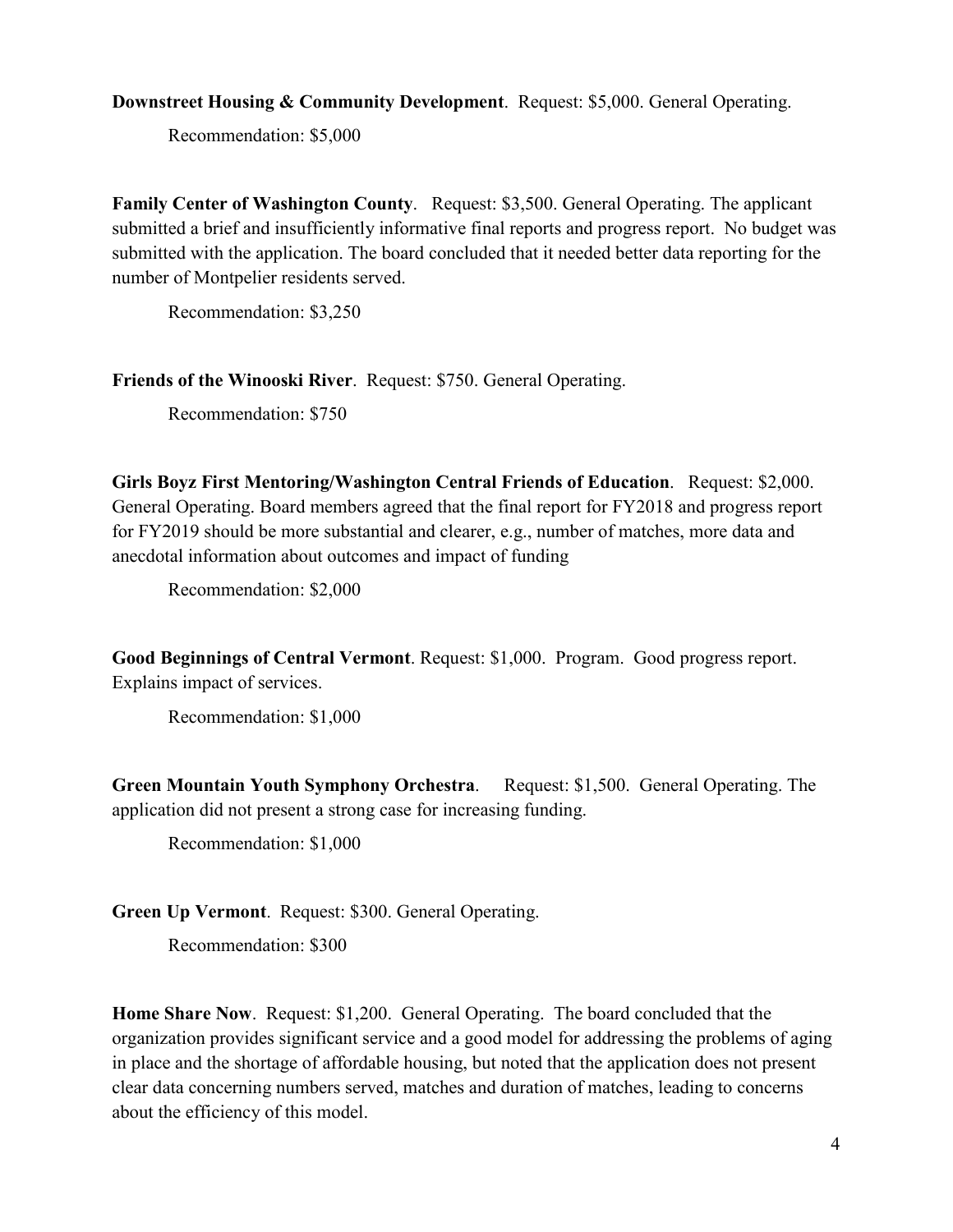Recommendation: \$1,000

**Just Basics, Inc**. Request: \$14,100. Program and some General Operating expenses. The board noted that the demand for the services provided by this organization has doubled in recent years and that this is one of its largest grant recommendations for FY2020.

Recommendation: \$13,000

**Lost Nation Theater**. Request: \$7,500. Program. The Board acknowledged the expanded scope of the youth theater programs, the number of collaborations, and the value that Lost Nation provides in curating the theater space for the city. The Board noted, however, that the scholarships supported with MCF funds in FY19 were significantly higher per student than those for other grantees and that the application for FY20 did not make a strong case for increased funding. The grant recommendation for level funding reflects the board's efforts to create a greater degree of parity among the large pool of applicants.

Recommendation: \$6,000

**Montpelier Area Mountain Bike Association**. Request: \$10,000. Project. Judy Stermer recused herself. The application presented no data to support its claims of user numbers. The organization already receives significant support from the City of Montpelier Public Works and Parks departments and does not appear to need MCF funding to complete this project.

Recommendation: \$1,000

**Montpelier Chamber Orchestra**. Request: \$2,500. Project.

Recommendation: \$2,500

**Montpelier Community Gospel Choir**. Request: \$1,000. General Operating.

Recommendation: \$750

**North Branch Nature Center.** Request: \$5,000. General Operating. The board noted that the application included no final narrative or progress reports for previous grants.

Recommendation: \$4,500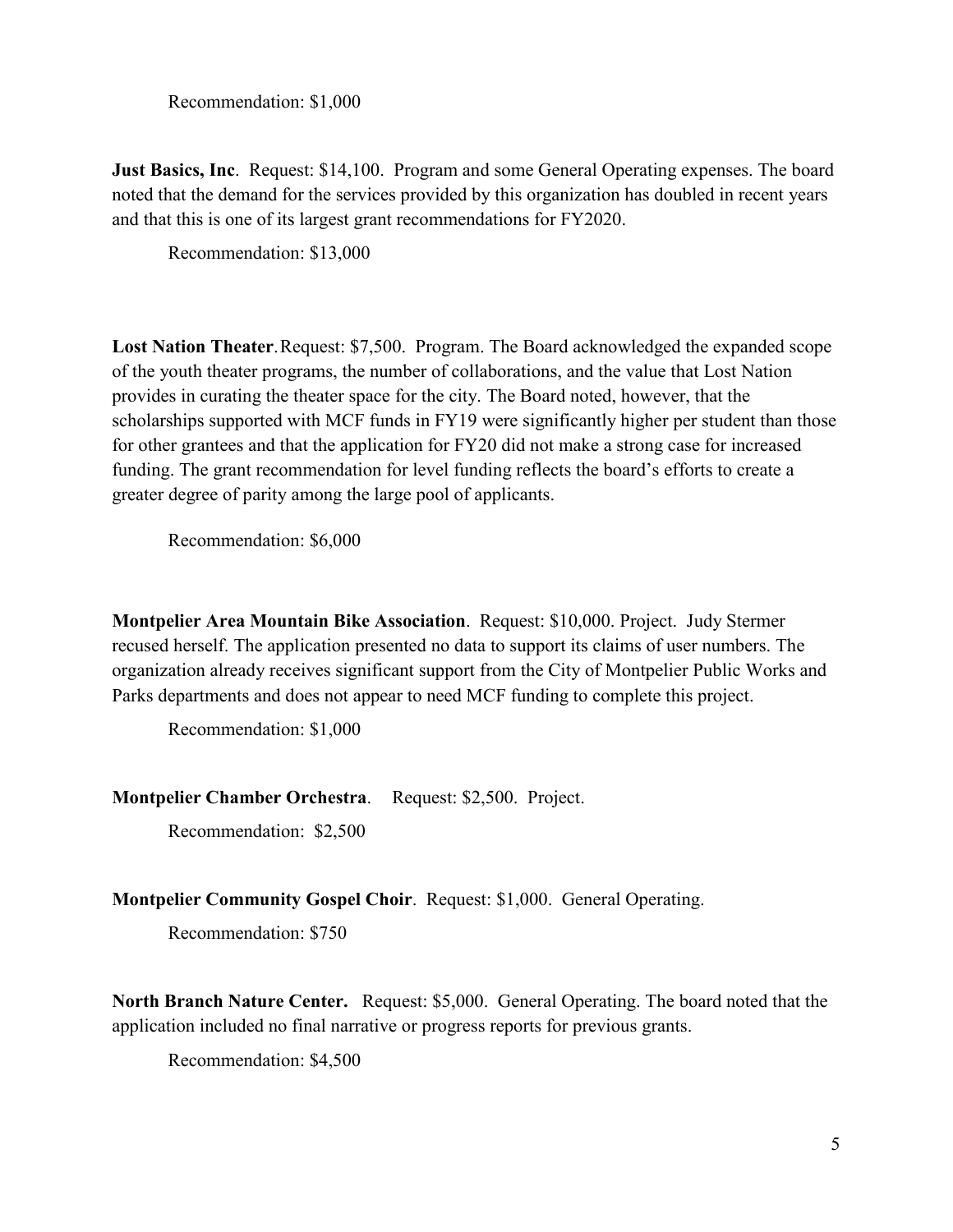**OUR House of Central Vermont**. Request: \$1,000. Program. The application suggested that the applicant might or would expect to receive funding as a separate ballot item. The organization must acknowledge that application for MCF funding precludes the option for submitting a petition for a ballot (See GUIDELINES: Eligibility). No report for the organization's FY18 grant was submitted as part of the application.

Recommendation: \$500

**People's Health and Wellness Clinic.** Request: \$2,000. General Operating. Good application.

Recommendation: \$2,000

**Prevent Child Abuse Vermont.** Request: \$1,200. General Operating. The application should describe in greater detail and specificity what services are provided to Montpelier residents.

Recommendation: \$1,200

**Project Independence Adult Day.** Request: \$2,000. General Operating. The application does not make a good case for support from Montpelier by describing what the organization is doing for the Montpelier community, stating that only 4 Montpelier residents are currently being served, and presented insufficient financial information specific to their program.

Recommendation: \$0

**Sexual Assault Crisis Team of Washington County.** Request: \$2,500. General Operating. The application should present more and better information about service to Montpelier residents. Board members were concerned about the small number of board members. The application should present clearer financial data reporting; a progress report for the current grant; a final report for the previous year grant.

Recommendation: \$2,000

**Turtle Island Children's Center**. Request: \$7,500. General Operating. The board was concerned about the small number of low-income Montpelier families currently served by the applicant. The board would be more receptive to a proposal in the future that increases affordable access to high-quality early childhood care.

Recommendation: \$0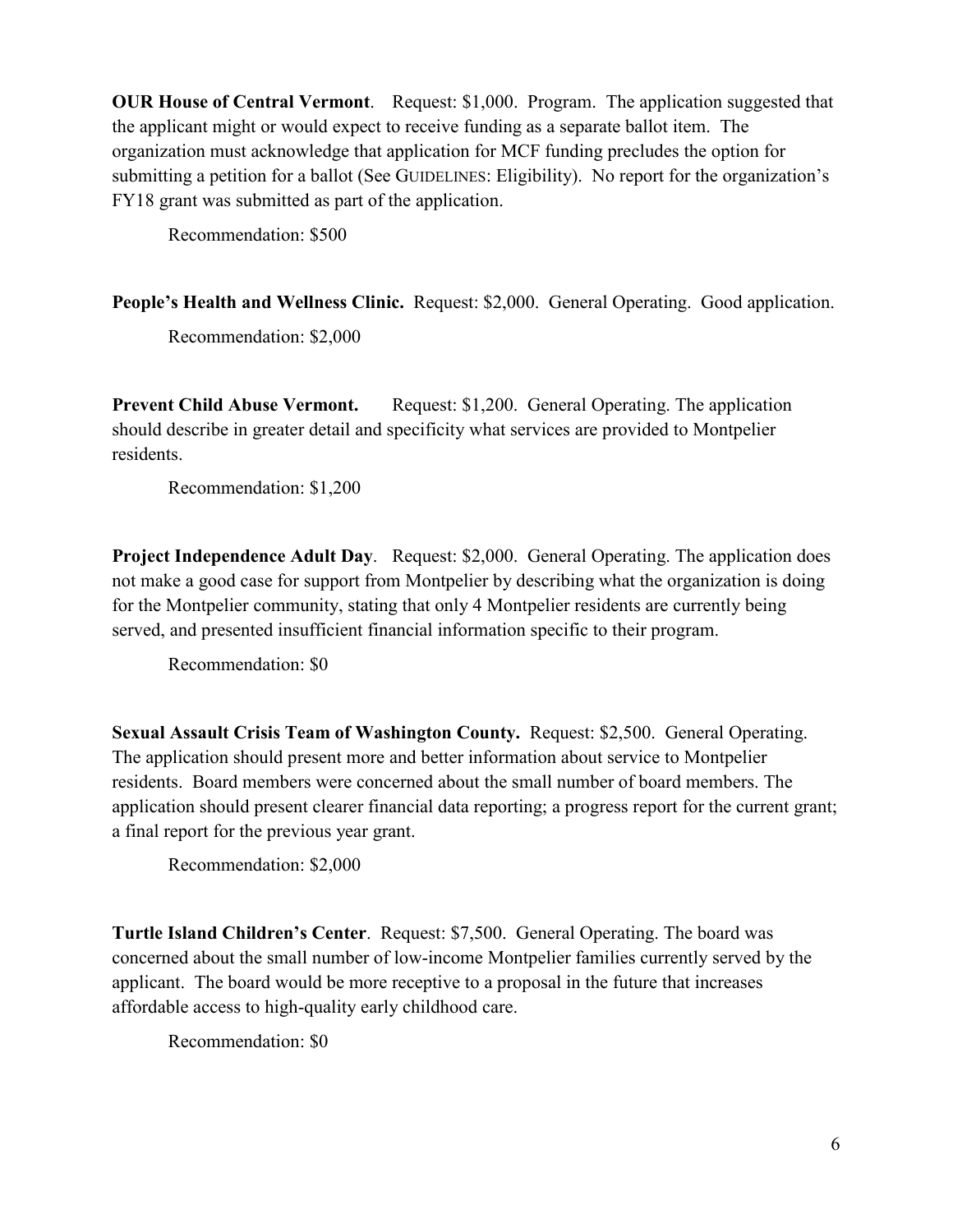**T. W. Wood Gallery.**Request: \$11,570. Program. The board is impressed by the increasing quantity and quality of programs at this organization. However, the board did not see the clear case being made for an increase. The grant recommendation is for level funding.

Recommendation: \$ 6,000

**Vermont Association for the Blind and Visually Impaired**. Request: \$500. Program.

Recommendation: \$500

**Vermont Center for Independent Living**. Request: \$5,000. Program.

Recommendation: \$5,000

**Vermont College of Fine Arts**. Request: \$3,500. Project. The board supports the efforts of VCFA to bring the program to the public; however, the application provided no clear or detailed information about the impact and attendance at last year's events, which were supported by an MCF grant. The board noted the high cost per person and judged the project budget to be out of scale for the number of Montpelier residents served by it.

Recommendation: \$ 0

**Vermont Family Network**. Request: \$1,000. Program.

Recommendation: \$500

**Vermont Fiddle Orchestra**. Request: \$750. General Operating. The application did not present a current budget. The applicant should adopt a clearer format for presenting its annual budget for evaluation.

Recommendation: \$500

**Vermont Historical Society.** Request: \$2,500. Project. Michael Sherman recused himself.

Recommendation: \$2,000

**Vermont Philharmonic**. Request: \$500. Project.

Recommendation: \$500

**Washington County Diversion Program, Inc**. Request: \$2,000. General Operating.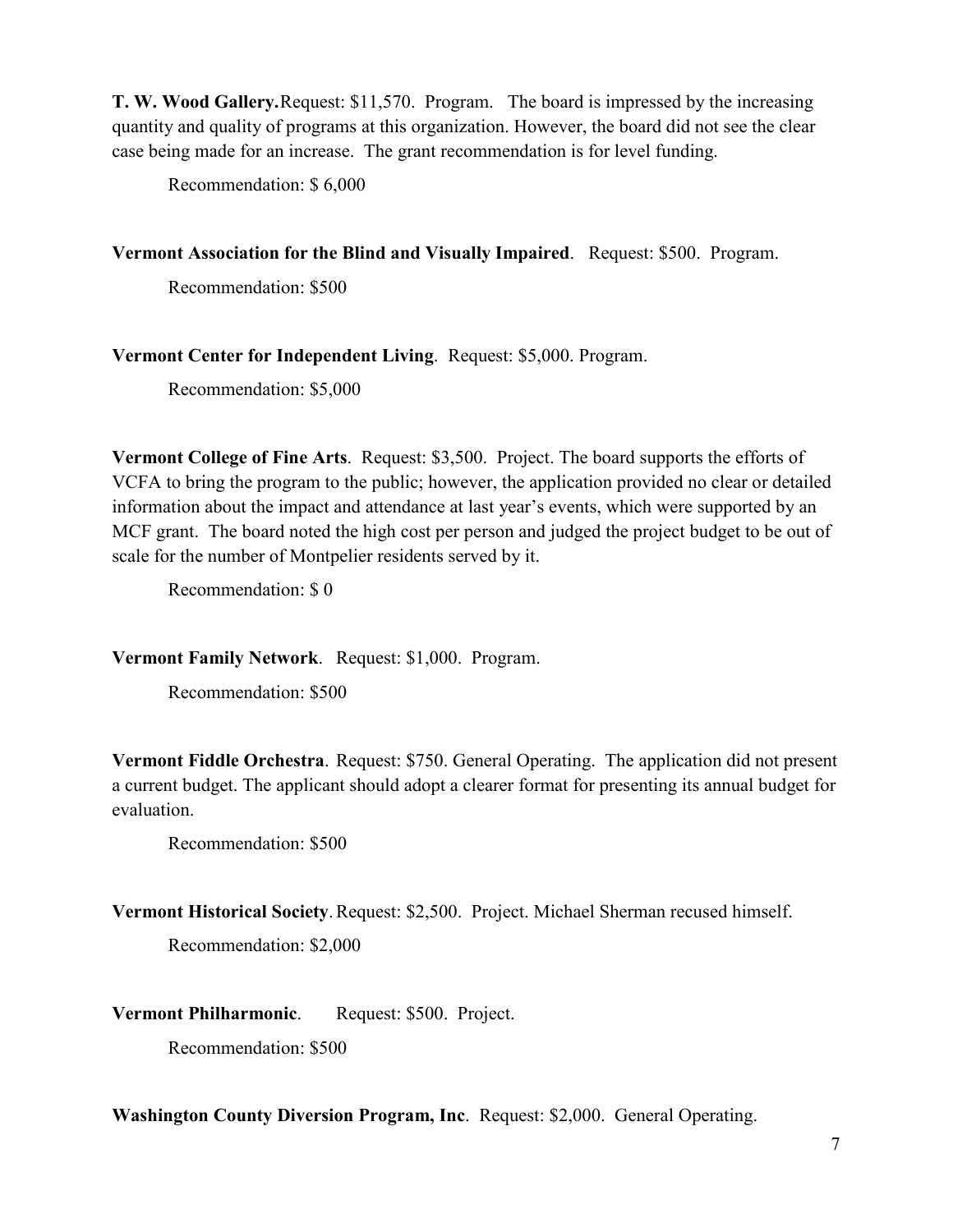Recommendation. \$2,000

**Washington County Mental Health Services**. Request: \$10,000. General Operating. Final report for FY 2019 is meagre and inadequate. The applicant needs to provide more information for accountability.

Recommendation: \$3,500

**Washington County Youth Services Bureau**. Request: \$18,000. Program (+ some general operations). The reduced grant recommendation is not a reflection of quality issues in this application, but, rather, an issue of parity in the applicant pool and reflects the board's effort to bring the grant award more in line with other grants.

Recommendation: \$17,000

|  | <b>Summary:</b> Applications: 44                                                                                                                                          |           |                                                              |  |
|--|---------------------------------------------------------------------------------------------------------------------------------------------------------------------------|-----------|--------------------------------------------------------------|--|
|  | General fund: 31<br>Arts fund: 13<br><b>Categories:</b>                                                                                                                   |           |                                                              |  |
|  |                                                                                                                                                                           |           | General operations: 25                                       |  |
|  |                                                                                                                                                                           |           | Program: $12 (+2 w/gen. ops.)$                               |  |
|  | Project: 7                                                                                                                                                                |           |                                                              |  |
|  | <b>Total requests:</b>                                                                                                                                                    | \$190,870 |                                                              |  |
|  | Arts fund:                                                                                                                                                                | \$41,320  |                                                              |  |
|  | General fund:                                                                                                                                                             | \$149,550 |                                                              |  |
|  | Total grants recommended:                                                                                                                                                 | 41        |                                                              |  |
|  | Total grant amount recommended: \$133,250*                                                                                                                                |           |                                                              |  |
|  | (* includes grants to three organizations that went to the ballot by<br>petition in FY2019—Articles 20, 21, 22 = \$26,000)<br>Montpelier residents participating: 16,922† |           |                                                              |  |
|  |                                                                                                                                                                           |           | (†duplicated number based on numbers provided by applicants) |  |